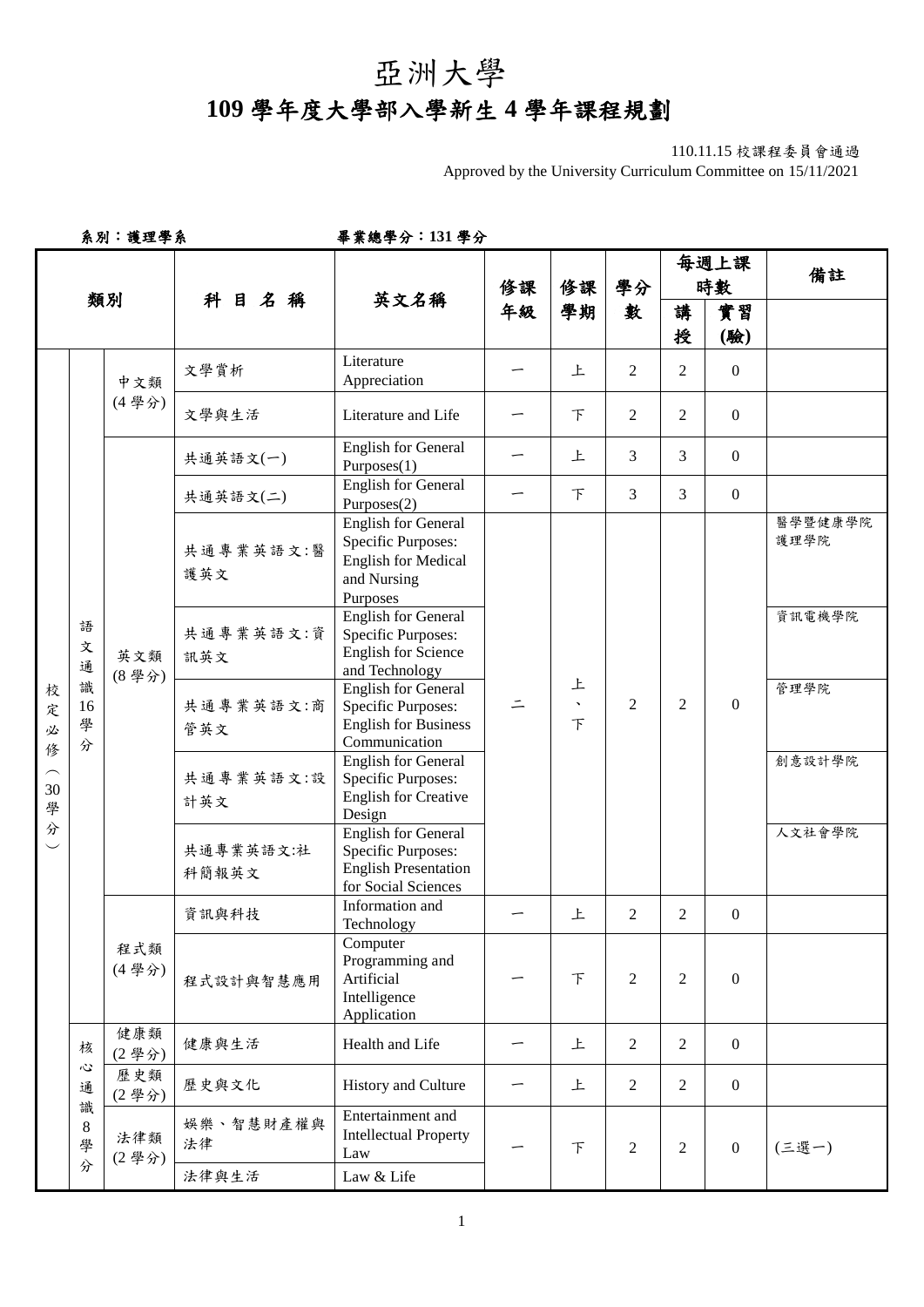|                                 |                     |                                                                                             |                                                                                                                                                                                                                                                                                                                                                                                                                                                            |          |          |                  |                | 每週上課             | 備註                                                                                                                                                  |
|---------------------------------|---------------------|---------------------------------------------------------------------------------------------|------------------------------------------------------------------------------------------------------------------------------------------------------------------------------------------------------------------------------------------------------------------------------------------------------------------------------------------------------------------------------------------------------------------------------------------------------------|----------|----------|------------------|----------------|------------------|-----------------------------------------------------------------------------------------------------------------------------------------------------|
|                                 | 類別                  | 科目名稱                                                                                        | 英文名稱                                                                                                                                                                                                                                                                                                                                                                                                                                                       | 修課<br>年級 | 修課<br>學期 | 學分<br>數          | 時數             |                  |                                                                                                                                                     |
|                                 |                     |                                                                                             |                                                                                                                                                                                                                                                                                                                                                                                                                                                            |          |          |                  | 講<br>授         | 實習<br>(驗)        |                                                                                                                                                     |
|                                 |                     | 愛情、性別與法律                                                                                    | Love, Gender and<br>Law                                                                                                                                                                                                                                                                                                                                                                                                                                    |          |          |                  |                |                  |                                                                                                                                                     |
|                                 | 藝術類                 | 設計思考與創新                                                                                     | Design Thinking and<br>Innovation                                                                                                                                                                                                                                                                                                                                                                                                                          |          | $\top$   | $\overline{2}$   | 2              | $\boldsymbol{0}$ | (二選一)                                                                                                                                               |
|                                 | (2學分)               | 美學素養                                                                                        | Esthetics<br>accomplishment                                                                                                                                                                                                                                                                                                                                                                                                                                |          |          |                  |                |                  |                                                                                                                                                     |
|                                 | 體育(一)~(四)           |                                                                                             | <b>Physical Education</b><br>(1)~(4)                                                                                                                                                                                                                                                                                                                                                                                                                       | ー、ニ      | 上、下      | $\overline{0}$   | $\overline{2}$ | $\overline{0}$   |                                                                                                                                                     |
|                                 | (需修畢2門科目)           | 全民國防教育軍事訓練-國際情勢<br>全民國防教育軍事訓練-國防政策<br>全民國防教育軍事訓練-全民國防<br>全民國防教育軍事訓練-防衛動員<br>全民國防教育軍事訓練-國防科技 | All-out Defense<br><b>Education Military</b><br>Training--International<br><b>Situations</b><br><b>All-out Defense</b><br><b>Education Military</b><br>Training--National<br><b>Defense Policies</b><br>All-out Defense<br><b>Education Military</b><br>Training--Civil<br>Defense<br>All-out Defense<br><b>Education Military</b><br>Training--Defense<br>Mobilization<br>All-out Defense<br><b>Education Military</b><br>Training--Defense<br>Technology |          | 上、下      | $\theta$         | 2              | $\mathbf{0}$     | 1. 本類軍訓課程<br>大一上、下由通<br>識中心排定2<br>門科目授課。<br>2. 如需重修本類<br>課程時,可自行<br>選擇,不需選擇<br>原排定科目。                                                               |
|                                 |                     | 服務與學習(一)(二)-實作課                                                                             | Service and<br>Learning $(1)(2)$ -Practic<br>e                                                                                                                                                                                                                                                                                                                                                                                                             |          | 上、下      | $\boldsymbol{0}$ | 1.5            | $\boldsymbol{0}$ | 實作課實施時間<br>暫定晨間<br>7:30~8:00 或<br>12:10~12:40 或傍<br>晚 17:10~17:40。                                                                                  |
|                                 | 服務與學習(一)(二)-講授課     |                                                                                             | Service and<br>Learning $(1)(2)$ -Lecture                                                                                                                                                                                                                                                                                                                                                                                                                  |          | 上、下      | $\Omega$         |                | $\theta$         | 講授課實施時<br>間:(一)新生訓<br>練,(二)由服學組<br>排定並公告。                                                                                                           |
| 通<br>識<br>選<br>俢<br>6<br>學<br>分 | 博雅課程<br>類)          | (人文類、社會類、自然類、生活                                                                             | <b>General Required</b><br>(Core) Courses                                                                                                                                                                                                                                                                                                                                                                                                                  |          |          | 6                | 每科<br>目<br>各2  | $\theta$         | 1.免修規定<br>(1)人文類-1:人社<br>學院免修<br>(2)社會類-2:管理<br> 學院最後<br> 得免然類-3:醫健 <br> 得院、資訊學院免 <br>(4)生活類-4:創意<br>學院免修<br>2.本課程每學分<br>皆須上滿18週,<br>須於畢業前修習<br>完畢。 |
|                                 | 通識涵養教育<br>(不納入畢業學分) |                                                                                             | <b>General Literacy</b><br>Series (non-credit)                                                                                                                                                                                                                                                                                                                                                                                                             | 一~四      | 上、下      | $\mathbf{1}$     |                |                  | 通識涵養教育<br>為通識教育必<br>修,大學日間部須<br>於在學期間至少<br>次、卓越2次,<br>成績以P/F(通過/<br>不通過)計分,通<br>過者以1學分<br>計;惟不納入通識                                                  |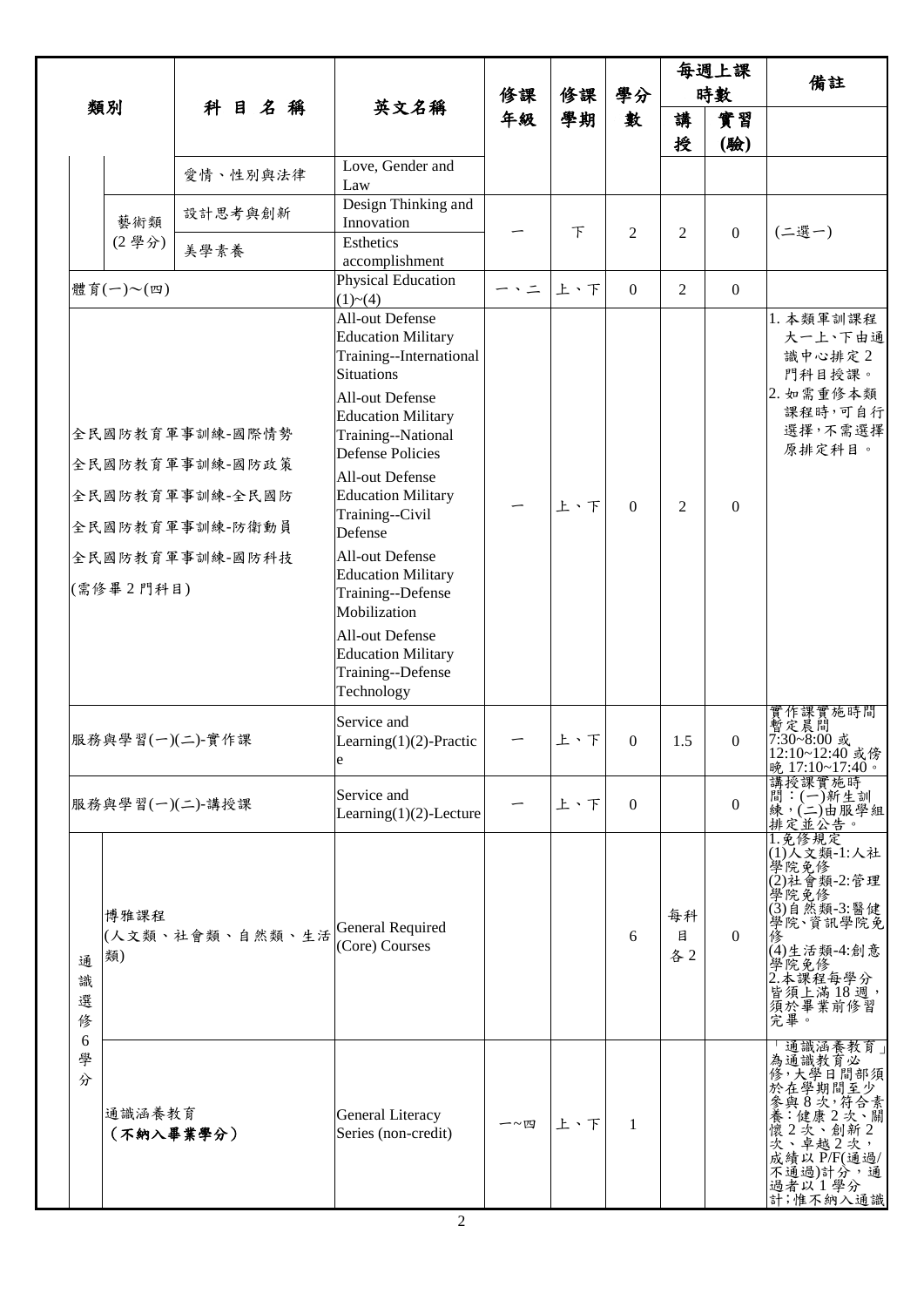|                |            |                | 英文名稱                                           | 修課<br>年級                 | 修課<br>學期                 | 學分<br>數           | 每週上課<br>時數     |                | 備註                   |
|----------------|------------|----------------|------------------------------------------------|--------------------------|--------------------------|-------------------|----------------|----------------|----------------------|
|                |            |                |                                                |                          |                          |                   |                |                |                      |
|                | 類別         | 科目名稱           |                                                |                          |                          |                   | 講              | 實習             |                      |
|                |            |                |                                                |                          |                          |                   | 授              | (驗)            |                      |
|                |            |                |                                                |                          |                          |                   |                |                | 選修及最低畢業<br>學分。       |
|                |            |                |                                                |                          |                          |                   |                |                | 1.研究型課程。             |
|                |            |                |                                                |                          |                          |                   |                |                | 2.認列公衛師學             |
|                | 心理學        |                | Psychology                                     |                          | 上                        | 2                 | 2              |                | 程:社會行為科學             |
|                |            |                |                                                |                          |                          |                   |                |                | 領域課程。                |
|                |            |                |                                                |                          |                          |                   |                |                | 1.研究型課程。             |
|                | 生物化學       |                | Biochemistry                                   |                          | F                        | 2                 | 2              |                | 2.認列公衛師學             |
|                |            |                |                                                |                          |                          |                   |                |                | 程:環境與職業衛             |
|                |            |                |                                                |                          |                          |                   |                |                | 生領域課程。               |
| 以院為            | 生理學        |                | Physiology                                     | —                        | $\top$                   | 3<br>$\mathbf{1}$ | 3              | $\overline{3}$ | 實務型課程                |
| 教學核            | 生理學實驗      |                | Laboratory of physiology                       |                          | $\overline{\mathcal{F}}$ |                   |                |                | 實務型課程                |
| 心課程            |            |                |                                                |                          |                          |                   |                |                | 1.研究型課程。<br>2.認列公衛師學 |
| 15學            | 生物統計學      |                | <b>Biostatistics</b>                           | ⋍                        | 上                        | $\overline{2}$    | 2              |                | 程:生物統計學領             |
| 分              |            |                |                                                |                          |                          |                   |                |                | 域課程。                 |
|                | 病理學        |                | Pathology                                      | $\equiv$                 | 上                        | $\overline{2}$    | $\overline{2}$ |                | 研究型課程                |
|                |            |                |                                                |                          |                          |                   |                |                | 1.實務型課程。             |
|                |            |                | Environmental<br>Microbiology &<br>immunology  |                          |                          |                   |                |                | 2.認列公衛師學             |
|                |            | 環境微生物及免疫學(含實驗) |                                                |                          | 上                        | $\overline{2}$    | 2              | $\mathbf{1}$   | 程:環境與職業衛             |
|                |            |                |                                                |                          |                          |                   |                |                | 生領域課程。               |
|                |            |                | Environmental and<br>Occupational Health       |                          |                          |                   |                |                | 1.實務型課程。             |
|                | 環境與職業衛生    |                |                                                | 二                        | 上                        | 1                 | 1              |                | 2.認列公衛師學             |
|                |            |                |                                                |                          |                          |                   |                |                | 程:環境與職業衛             |
|                |            |                |                                                |                          |                          |                   |                |                | 生領域課程。               |
|                | 解剖學        |                | Anatomy                                        | $\overline{\phantom{m}}$ | 上                        | $\overline{2}$    | $\overline{2}$ |                | 實務型課程                |
|                | 解剖學實驗      |                | Laboratory of anatomy                          | —                        | 上                        | $\mathbf{1}$      |                | 3              | 實務型課程                |
|                | 護理學導論      |                | Introduction to nursing                        | $\overline{\phantom{0}}$ | 上                        | $\overline{2}$    | $\overline{2}$ |                | 實務型課程                |
|                |            |                | Human development                              |                          | 下                        |                   | $\overline{2}$ |                | 1.實務型課程。             |
|                | 人類發展學      |                |                                                |                          |                          | $\overline{2}$    |                |                | 2.認列公衛師學<br>程:社會行為科學 |
|                |            |                |                                                |                          |                          |                   |                |                | 領域課程。                |
|                |            |                |                                                |                          |                          |                   |                |                | 1.實務型課程。             |
| 糸              |            |                | Human development<br>Laboratory                |                          |                          |                   |                |                | 2.認列公衛師學             |
| 核              | 人類發展學實驗    |                |                                                |                          | F                        | 1                 |                | $\overline{3}$ | 程:社會行為科學             |
| $\mathfrak{S}$ |            |                |                                                |                          |                          |                   |                |                | 領域課程。                |
| 必              | 身體檢查與評估    |                | Physical examination and                       | $\equiv$                 | 上                        | $\overline{2}$    | $\overline{2}$ |                | 實務型課程                |
| 修              |            |                | assessment<br>Practice in physical             |                          |                          |                   |                |                |                      |
| 課              |            | 身體檢查與評估實驗      | examination and                                | $\equiv$                 | 上                        | 1                 |                | $\mathfrak{Z}$ | 實務型課程                |
| 程<br>$\frown$  | 基本護理學      |                | assessment<br>Fundamental nursing              | $\equiv$                 | $\top$                   | $\overline{2}$    | $\overline{2}$ |                | 實務型課程                |
| 76             |            |                | Practicum in                                   |                          | F                        |                   |                |                | 實務型課程                |
| 學              | 基本護理學實習    |                | <b>Fundamental Nursing</b>                     | $\equiv$                 |                          | $\overline{2}$    |                | 5              |                      |
| 分              | 基本護理學實驗    |                | <b>Fundamental Nursing</b><br>Laboratory       | $\equiv$                 | F                        | 2                 |                | 6              | 實務型課程                |
|                | 藥理學        |                | Pharmacology                                   | $\equiv$                 | $\top$                   | 3                 | 3              |                | 實務型課程                |
|                | 護理過程       |                | <b>Nursing Process</b>                         | $\equiv$                 | $\top$                   | $\overline{2}$    | $\overline{c}$ |                | 實務型課程                |
|                |            | 成人護理學及實作(一)    | <b>Adult Nursing and</b><br>nursing skills (I) | 三                        | 上                        | 3                 | 2              | $\overline{2}$ | 實務型課程                |
|                | 成人護理學實習(一) |                | Practicum in Adult<br>Nursing $(-)$ (I)        | $\leq$                   | 上                        | 3                 |                | 8              | 實務型課程                |
|                | 老人護理學      |                | <b>Gerontological Nursing</b>                  | 三                        | 上                        | $\sqrt{2}$        | $\overline{2}$ |                | 實務型課程                |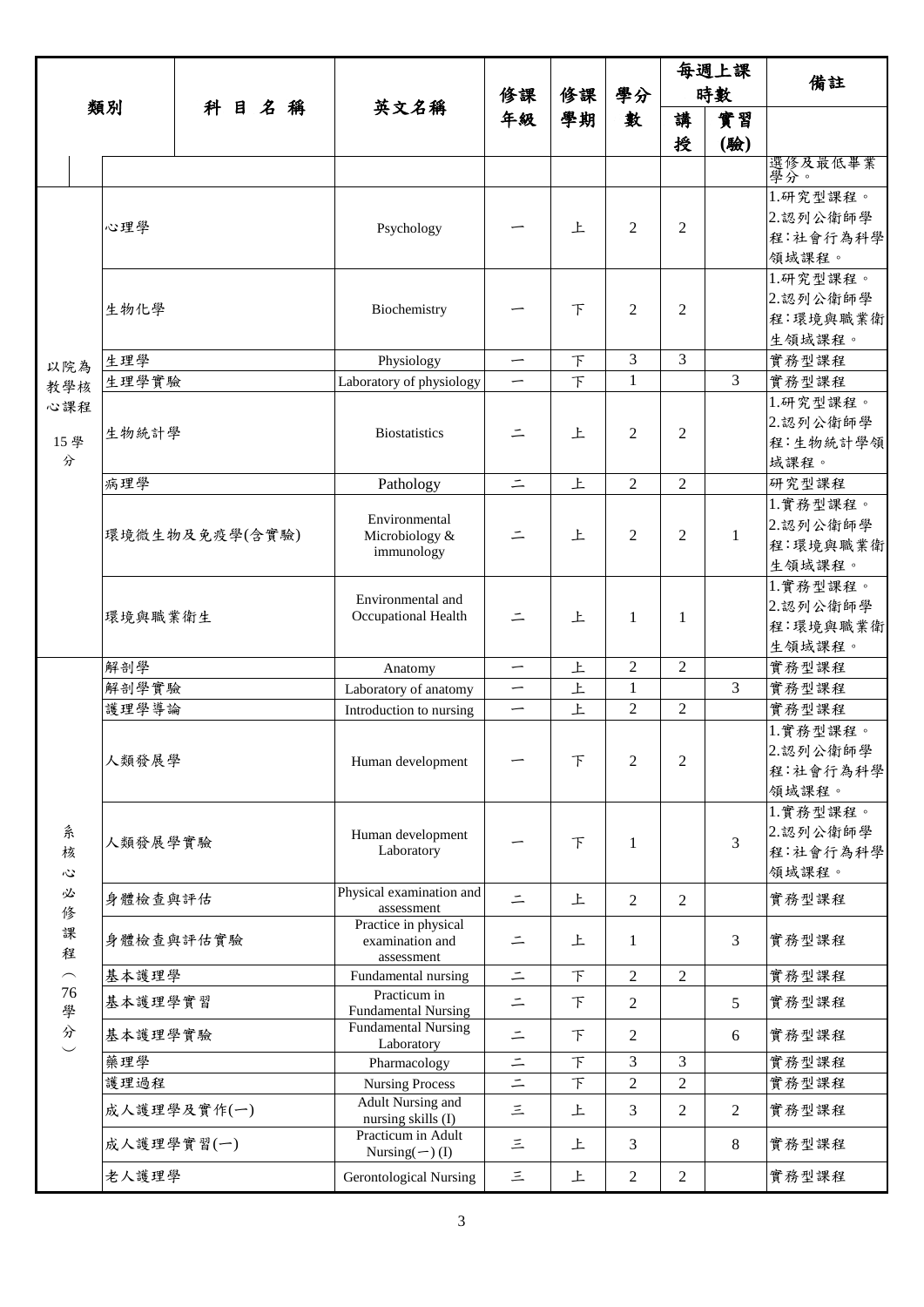|        |            |             |                                                 | 修課<br>年級                 | 修課            | 學分<br>數        |                | 每週上課                  |                                           |
|--------|------------|-------------|-------------------------------------------------|--------------------------|---------------|----------------|----------------|-----------------------|-------------------------------------------|
|        | 類別         |             |                                                 |                          |               |                | 時數             |                       | 備註                                        |
|        |            | 科目名稱        | 英文名稱                                            |                          | 學期            |                | 講              | 實習                    |                                           |
|        | 產科護理學及實作   |             | Maternal nursing and                            | $\leq$                   | 上、下           | 3              | 授<br>2         | (驗)<br>$\overline{2}$ | 實務型課程                                     |
|        |            |             | nursing skills<br>Practicum in Maternal         |                          |               |                |                |                       |                                           |
|        | 產科護理學實習    |             | Nursing                                         | $\leq$                   | 上、下           | 3              |                | 8                     | 實務型課程                                     |
|        | 兒科護理學及實作   |             | Pediatric nursing and<br>nursing skills         | 三                        | 上、下           | 3              | $\overline{2}$ | 2                     | 實務型課程                                     |
|        | 兒科護理學實習    |             | Practice in pediatric<br>nursing                | 三                        | 上、下           | 3              |                | 8                     | 實務型課程                                     |
|        |            | 成人護理學及實作(二) | <b>Adult Nursing and</b><br>nursing skills (II) | $\leq$                   | $\mathcal{F}$ | 3              | 2              | 2                     | 實務型課程                                     |
|        | 成人護理學實習(二) |             | Practicum in Adult<br>Nursing (II)              | $\leq$                   | $\top$        | 3              |                | 8                     | 實務型課程                                     |
|        | 長期照護概論     |             | Long-Term Care Concept                          | 三                        | $\top$        | $\mathfrak{D}$ | $\overline{2}$ |                       | 1.實務型課程<br>2.認列公衛師學<br>程:衛生政策與管<br>理領域課程  |
|        | 護理研究概論     |             | Introduction to nursing<br>research             | 四                        | 上             | $\overline{c}$ | 2              |                       | 研究型課程                                     |
|        | 護理倫理與法律    |             | Nursing ethics and law                          | 四                        | 上             | $\overline{c}$ | $\overline{2}$ |                       | 1.實務型課程<br>2.認列公衛師學<br>程:公共衛生綜論<br>領域課程   |
|        | 長期照護實習     |             | Practicum in<br>Long-Term Care                  | 四                        | 上             | 2              |                | 5                     | 1.實務型課程<br>2.認列公衛師學<br>程:衛生政策與管<br>理領域課程  |
|        | 綜合臨床護理學實習  |             | Practicum in<br>comprehensive nursing           | 四                        | 上             | 4              |                | 10                    | 1.實務型課程<br>2.暑期實習                         |
|        |            | 社區衛生護理學及實作  | Community health<br>nursing and nursing skills  | 四                        | 上             | 3              | $\overline{2}$ | $\overline{2}$        | 1.實務型課程。<br>2.認列公衛師學<br>程:社會行為科學<br>領域課程。 |
|        |            | 精神衛生護理學及實作  | Psychiatric Nursing and<br>nursing skills       | 四                        | 上             | 3              | $\overline{2}$ | $\overline{2}$        | 實務型課程                                     |
|        | 社區衛生護理學實習  |             | Practicum in community<br>health nursing        | 四                        | 上、下           | 3              |                | 8                     | 1.實務型課程。<br>2.認列公衛師學<br>程:社會行為科學<br>領域課程。 |
|        | 精神衛生護理學實習  |             | Practicum in psychiatric<br>nursing             | 四                        | 上、下           | 3              |                | 8                     | 實務型課程                                     |
|        | 衛生行政與管理    |             | Health administration<br>and management         | 四                        | $\top$        | $\overline{c}$ | 2              |                       | 1.實務型課程。<br>2.認列公衛師學<br>程:衛生政策與管<br>理領域課程 |
|        | 護理專業問題研討   |             | Seminar in nursing<br>professional issues       | 四                        | $\mathcal{F}$ | 2              | 2              |                       | 實務型課程                                     |
|        | 關懷照護概論     |             | Introduction to caring<br>nursing               | —                        | 上             | $\mathbf{1}$   | $\mathbf{1}$   |                       | 實務型課程                                     |
| 糸      | 傳統醫學與護理    |             | <b>Traditional Medicine and</b><br>Nursing      | —                        | 上             | $\overline{2}$ | 2              |                       | 實務型課程                                     |
| 自      | 護理與文創      |             | Cultural, Creative and<br>Nursing               | $\overline{\phantom{0}}$ | 上             | 2              | 2              |                       | 實務型課程                                     |
| 由      | 護理與藝術      |             | Nursing and Artistic                            |                          | $\top$        | $\overline{c}$ | $\overline{c}$ |                       | 實務型課程                                     |
| 選<br>俢 | 醫護台語       |             | <b>Medical Taiwanese</b>                        | $\equiv$                 | 上             | $\overline{2}$ | $\overline{c}$ |                       | 實務型課程                                     |
|        | 臨床檢驗與判讀    |             | Clinical laboratory and<br>Dignostic Tests      | $\equiv$                 | $\top$        | $\overline{2}$ | $\overline{c}$ |                       | 實務型課程                                     |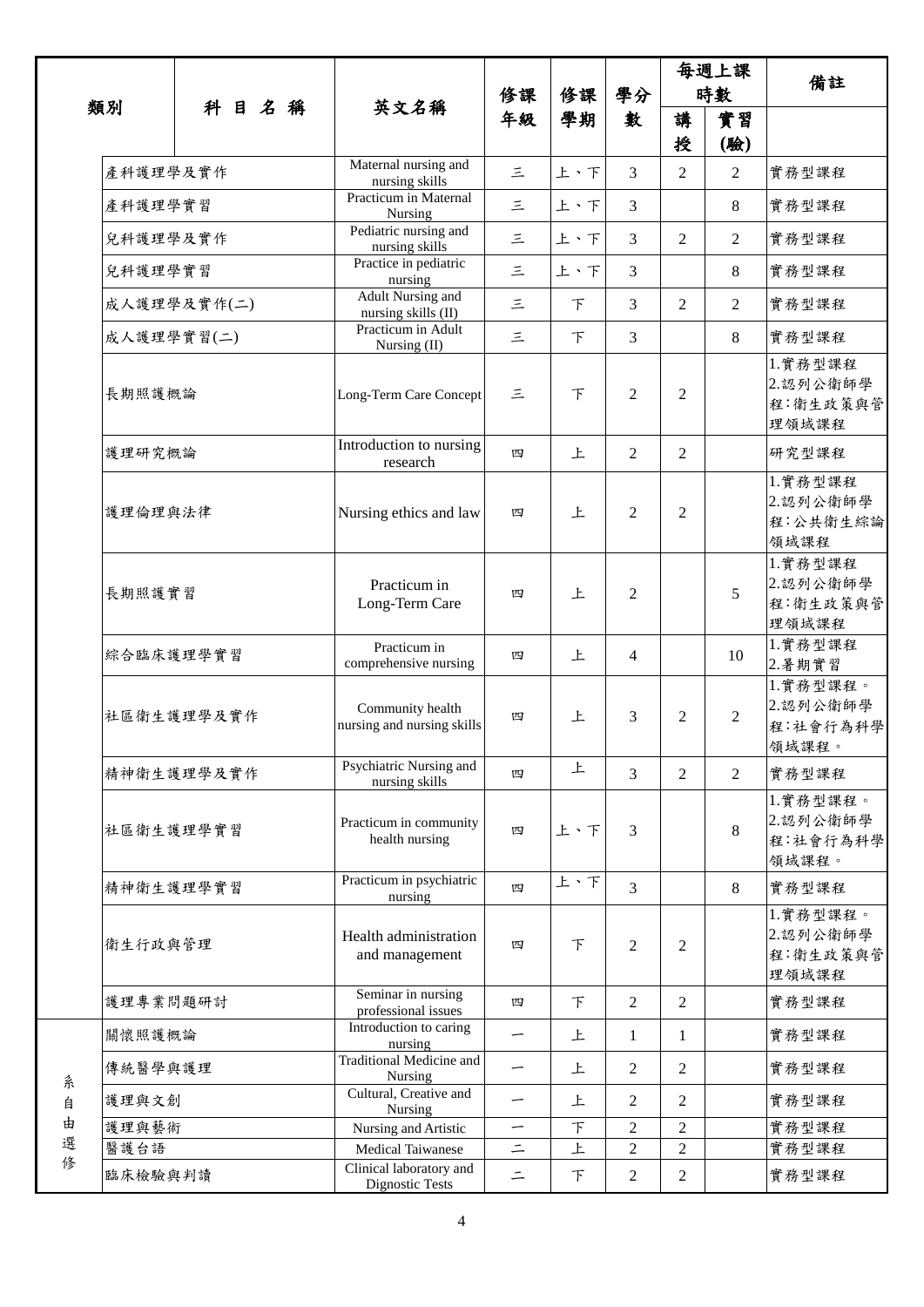|        |                                    |              |          |  |                                                                                    |                                                      |            |                | 每週上課           |                | 備註                                      |                                            |
|--------|------------------------------------|--------------|----------|--|------------------------------------------------------------------------------------|------------------------------------------------------|------------|----------------|----------------|----------------|-----------------------------------------|--------------------------------------------|
|        |                                    | 類別           | 科目名稱     |  | 英文名稱                                                                               | 修課                                                   | 修課         | 學分             | 時數             |                |                                         |                                            |
|        |                                    |              |          |  |                                                                                    |                                                      | 年級         | 學期             | 數              | 講              | 實習                                      |                                            |
|        |                                    |              |          |  |                                                                                    |                                                      |            |                | 授              | (驗)            |                                         |                                            |
| 課      |                                    | 疾病營養學        |          |  | Disease nutrition                                                                  | $=$                                                  | 下          | $\overline{c}$ | $\overline{2}$ |                | 實務型課程                                   |                                            |
|        | 程                                  | 護理報告之撰寫      |          |  |                                                                                    | Writing reports in nursing                           | $\vert$ il | 上              | $\overline{2}$ | $\overline{2}$ |                                         | 實務型課程                                      |
|        | $\widehat{\phantom{m}}$<br>29<br>學 | 護理人文關懷商品設計   |          |  | Product Design for<br>humanistic care in<br>nursing                                | 三                                                    | 上          | 2              | $\overline{2}$ |                | 實務型課程                                   |                                            |
|        | 分                                  | 婦女健康照護       |          |  | Woman's health care                                                                | 三                                                    | $\top$     | 2              | $\overline{2}$ |                | 實務型課程                                   |                                            |
|        | $\sqrt{2}$<br>10                   | 急重症護理概論      |          |  | Introduction to<br><b>Emergency and Critical</b><br>Care                           | 三                                                    | $\top$     | $\overline{2}$ | $\overline{2}$ |                | 實務型課程                                   |                                            |
|        | 學<br>分                             | 流行病學         |          |  | Epidemiology                                                                       | 四                                                    | 上          | $\overline{2}$ | $\overline{2}$ |                | 1.實務型課程<br>2.認列公衛師學<br>程:流行病學領域<br>課程   |                                            |
|        |                                    | 兒科急重症護理      |          |  | Pediatric Emergency and<br>Critical Care                                           | 四                                                    | 上          | 2              | $\overline{2}$ |                | 實務型課程                                   |                                            |
|        |                                    | 最後一哩實習       |          |  | Last-mile practicum                                                                | 四                                                    | F          | 4              |                | 10             | 實務型課程                                   |                                            |
|        |                                    | 人體的奧秘        |          |  | Mystery of the human<br>body                                                       |                                                      | 上          | 1              | 1              |                | 實務型課程                                   |                                            |
| 糸<br>專 | 臨床<br>照護<br>學程                     | 健康促進與衛生教育    |          |  | Health promotion and<br>Health education                                           | ⋍                                                    | 上          | $\overline{2}$ | $\overline{2}$ |                | 1.實務型課程<br>2.認列公衛師學<br>程:社會行為科學<br>領域課程 |                                            |
| 業<br>選 | 9<br>學                             | 臨床護理資訊應用     |          |  | Clinical nursing<br>information applications                                       | $\equiv$                                             | $\top$     | 2              | $\overline{2}$ |                | 實務型課程                                   |                                            |
| 俢<br>學 | 分                                  | 關懷與溝通        |          |  | Caring and<br>Communication                                                        | 三                                                    | 上          | 2              | 2              |                | 實務型課程                                   |                                            |
| 程      |                                    | 實證護理概論       |          |  | Introduction to<br>evidence -based nursing                                         | 四                                                    | $\top$     | 2              | $\overline{2}$ |                | 實務型課程                                   |                                            |
|        | 高齢<br>長期                           |              | 長期照護機構管理 |  |                                                                                    | <b>Institutional Management</b><br>of Long-term Care | 三          | 下              | 2              | $\mathfrak{2}$ |                                         | 1.實務型課程。<br>2.認列公衛師學<br>程:衛生行政與管<br>理領域課程。 |
|        | 照護<br>學程                           | 臨終關懷與安寧緩和療護  |          |  | Hospice and Palliative<br>Care                                                     | 四                                                    | 上          | $\overline{2}$ | $\overline{2}$ |                | 實務型課程                                   |                                            |
|        | 9<br>學                             | 個案管理與照護計畫    |          |  |                                                                                    | Case management and<br>Care Plans                    | 四          | 上              | $\overline{2}$ | $\overline{2}$ |                                         | 實務型課程                                      |
|        | 分                                  | 智慧長期照護創新創業專題 |          |  | Special Topics in<br>Innovation and<br>Entrepreneurship for<br>Smart Longterm Care | 四                                                    | F          | 3              | 3              |                | 實務型課程                                   |                                            |
|        |                                    |              | 醫護臨床情境英文 |  |                                                                                    | English for Medical and<br>Nursing Care              | 三          | 上              | 2              | $\mathfrak{2}$ |                                         | 實務型課程<br>(全英授課)                            |
|        | 國際<br>護理                           | 跨文化護理        |          |  | <b>Transcultural Nursing</b><br>Care                                               | $\equiv$                                             | 上          | 2              | $\overline{2}$ |                | 實務型課程<br>(全英授課)                         |                                            |
|        | 學程                                 | 災難護理概論       |          |  |                                                                                    | Introduction to Disaster<br>Care                     | 四          | 上              | $\overline{2}$ | $\overline{2}$ |                                         | 實務型課程                                      |
|        | 12<br>學                            | 國際護理實習       |          |  |                                                                                    | International<br>Nursing Internship                  | 四          | 上              | 2              |                | 5                                       | 實務型課程<br>(全英授課)                            |
|        | 分                                  | 國際照護模擬實作     |          |  |                                                                                    | Simulation practice in<br>International nursing care | 四          | F              | 2              | 2              |                                         | 實務型課程<br>(全英授課)                            |
|        |                                    | 國際醫療保健體系     |          |  |                                                                                    | <b>International Health Care</b><br>System           | 四          | F              | $\overline{c}$ | $\overline{2}$ |                                         | 實務型課程                                      |

註一:「通識涵養教育」為通識教育必修,大學日間部須於在學期間至少參與8次(符合健康力2次、關懷力2次、創新力2 次及卓越力2次),並完成學習成效評估,成績以P/F(通過/不通過)計分,通過者以1學分計;惟不納入通識選修及最